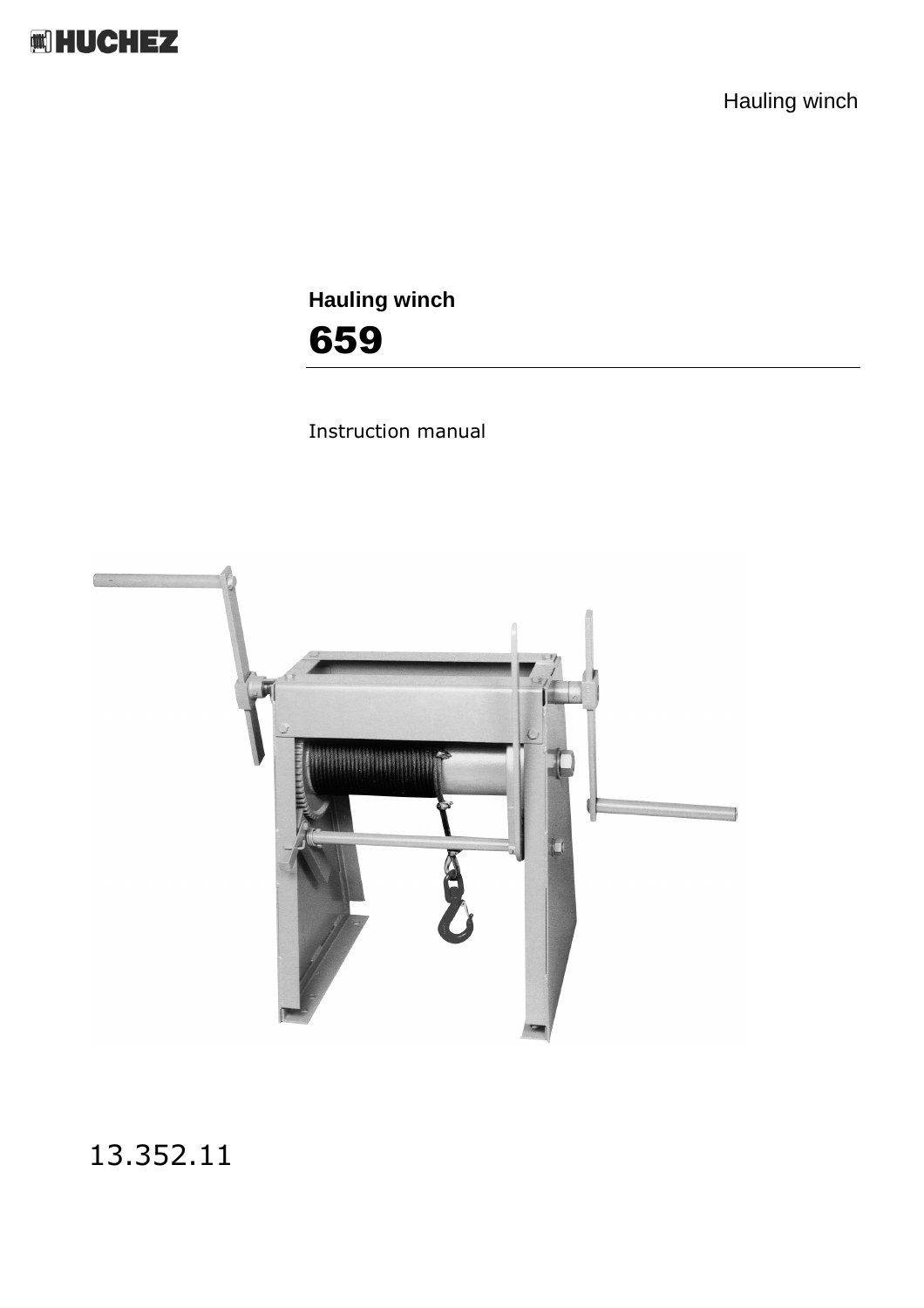

#### *Reproduction prohibited*

#### **Contents**

#### <span id="page-1-0"></span>**1 – General warning**

- Before using this winch, with safety of use of the equipment and efficiency in mind, it is vital for you to become familiar with this instruction manual and to comply with all the recommendations.
- This instruction manual must be kept available to all operators. The manufacturer shall provide additional copies on simple request.
- The THB winches are designed **ONLY** to carry out **pulling** (or holding) operations **and not for lifting**. Please make sure the operator is qualified to carry out the operation in the conditions laid down in this manual in order to respect the safety of persons and the environments.
- Never use this winch with a load exceeding the maximum working load specified.
- Before each use, the operator shall check the correct condition of appliance, its rope, hook, marking and shoring.
- The manufacturer declines all responsability for consequences due to the use or installation of appliances not provided in this manual, together with the consequences of dismantling, alterations or replacement of original parts or components by parts or components of other sources without its written agreement.

## <span id="page-1-1"></span>**2 – Presentation of appliances**

THB winches are manual **pulling** winches built in accordance with the standards and recommendations in force for anchorage of barges together for river sailing or mooring at dock.

THB : geared winches, 4 tons pulling load (10 tons holding load).

#### **2.1. Build**

- **Very rugged mechanical construction**
- Capacity of up to 4 tons pulling 10 tons holding
- Steel chassis and drum
- Spurgears, high tensile steel
- Drum and shafts mounted on self-lubricated bearings
- Operated by right of left wheel
- Retaining ratchet
- **Lever-operated locking ratchet**
- Pedal brake acting directly on hand wheel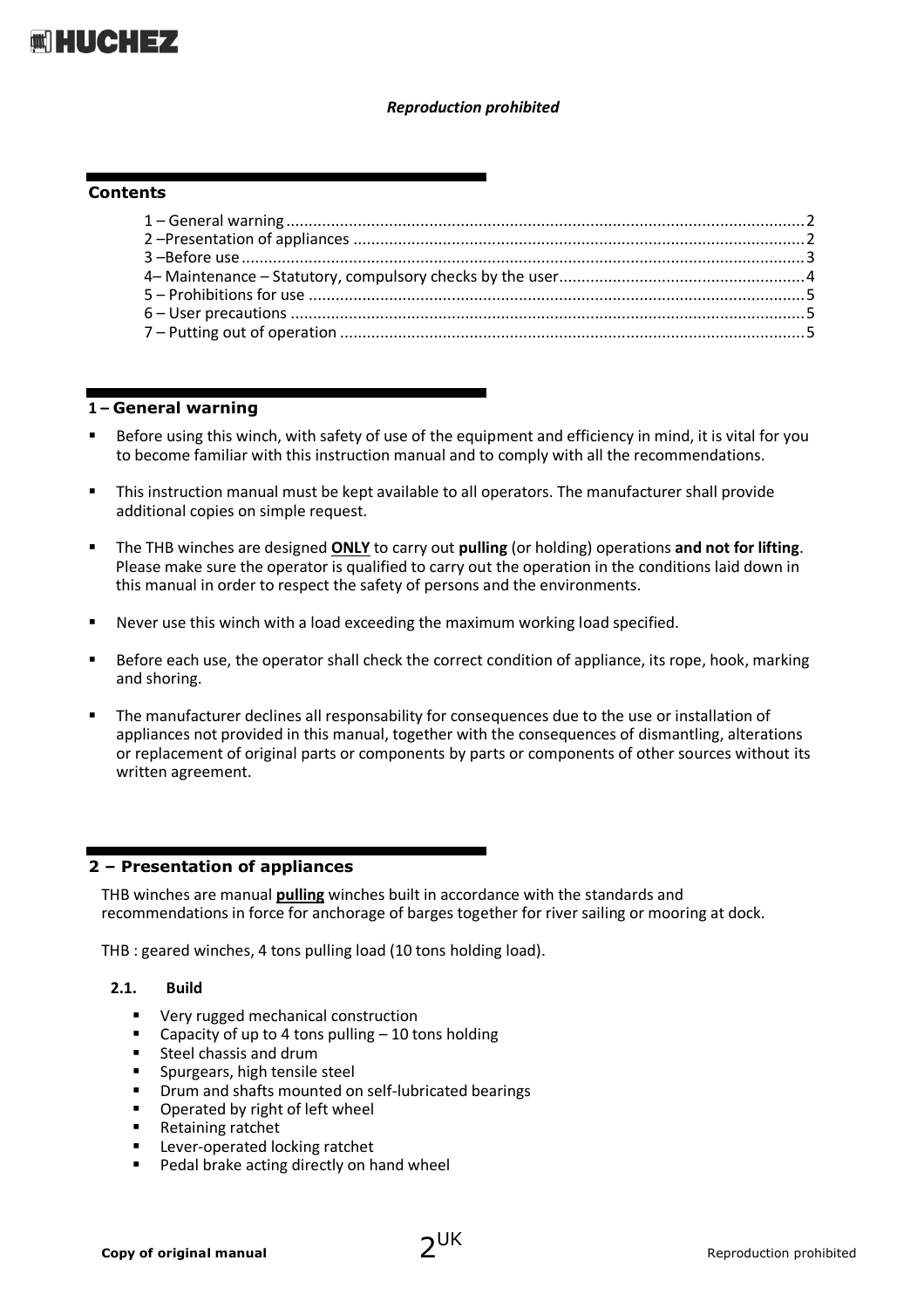

# **2.2. Dimensions**

# Modèles 600 kg à 3 t



# Modèle 5t

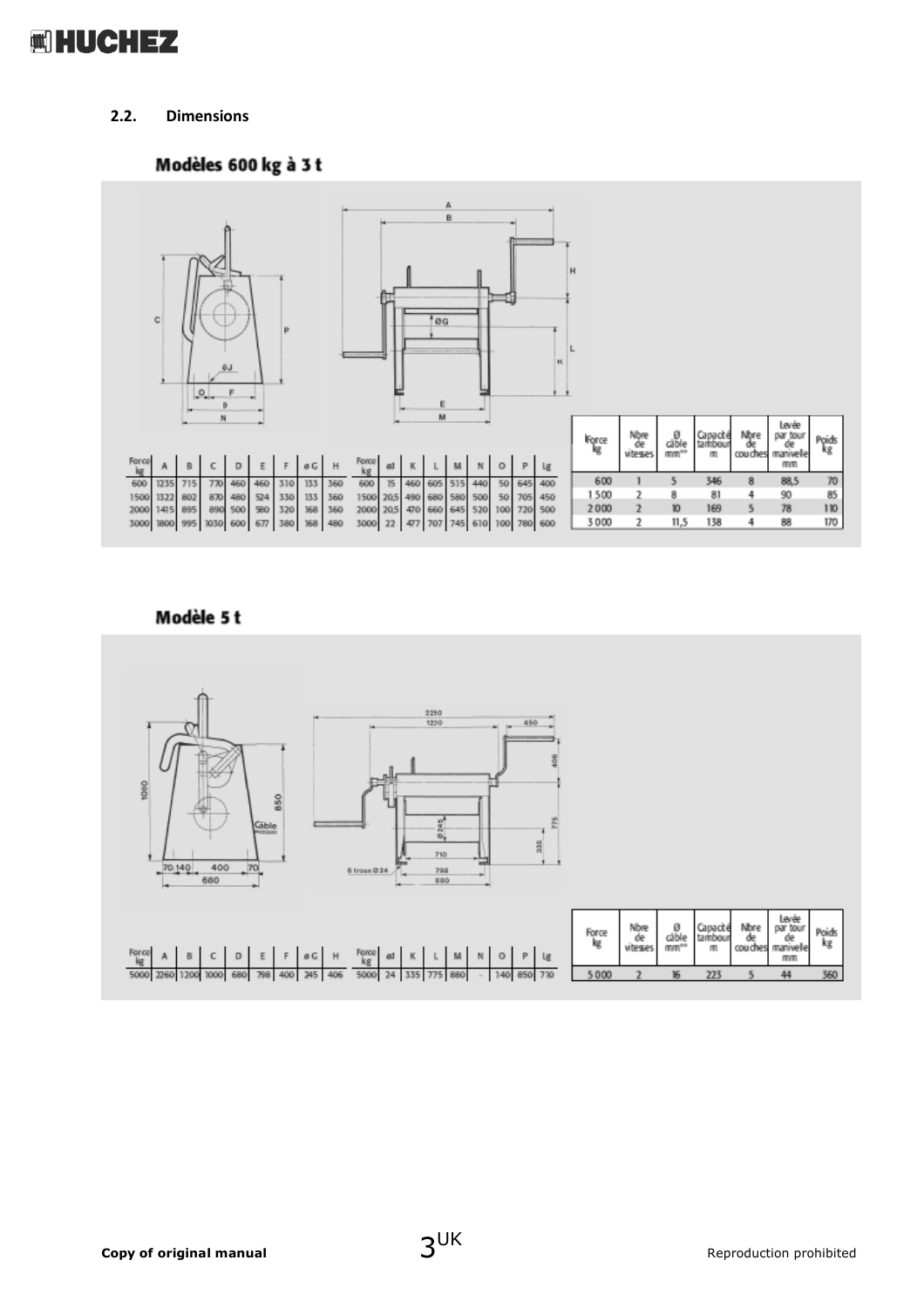

# Modèle 7,5 t



## Modèle 10 t



## **2.3. Accessories**

THB winches can be delivered with wire rope and accessories. Concerning the wire ropes, diameters and drum capacities indicated above are corresponding to non-rotating steel ropes (18 x 7) which can be used considering the low rate of use and low operating speed of these winches. If the device you have purchased does not fall in these considerations, you should be to equip it with a steel cable standard (6 x 19). Coefficient 3.

# **3 – Before use**

<span id="page-3-0"></span>Verify the following's :

- Cleaning and greasing have been made correctly
- Wire rope is in good condition, strongly attached to the drum and with minimum 3 free spools. The wire rope must be adapted to the utilisation of the winch.
- The ratchet is free on his axle
- The brake strip is clean, and well positioned on his drum
- The fixation of the winch is proportionaly calculated with nominal force
- The frame is not bend by a non flat basement
- The force on the rope is not over the winch capacity, especially in case of multi-fall use.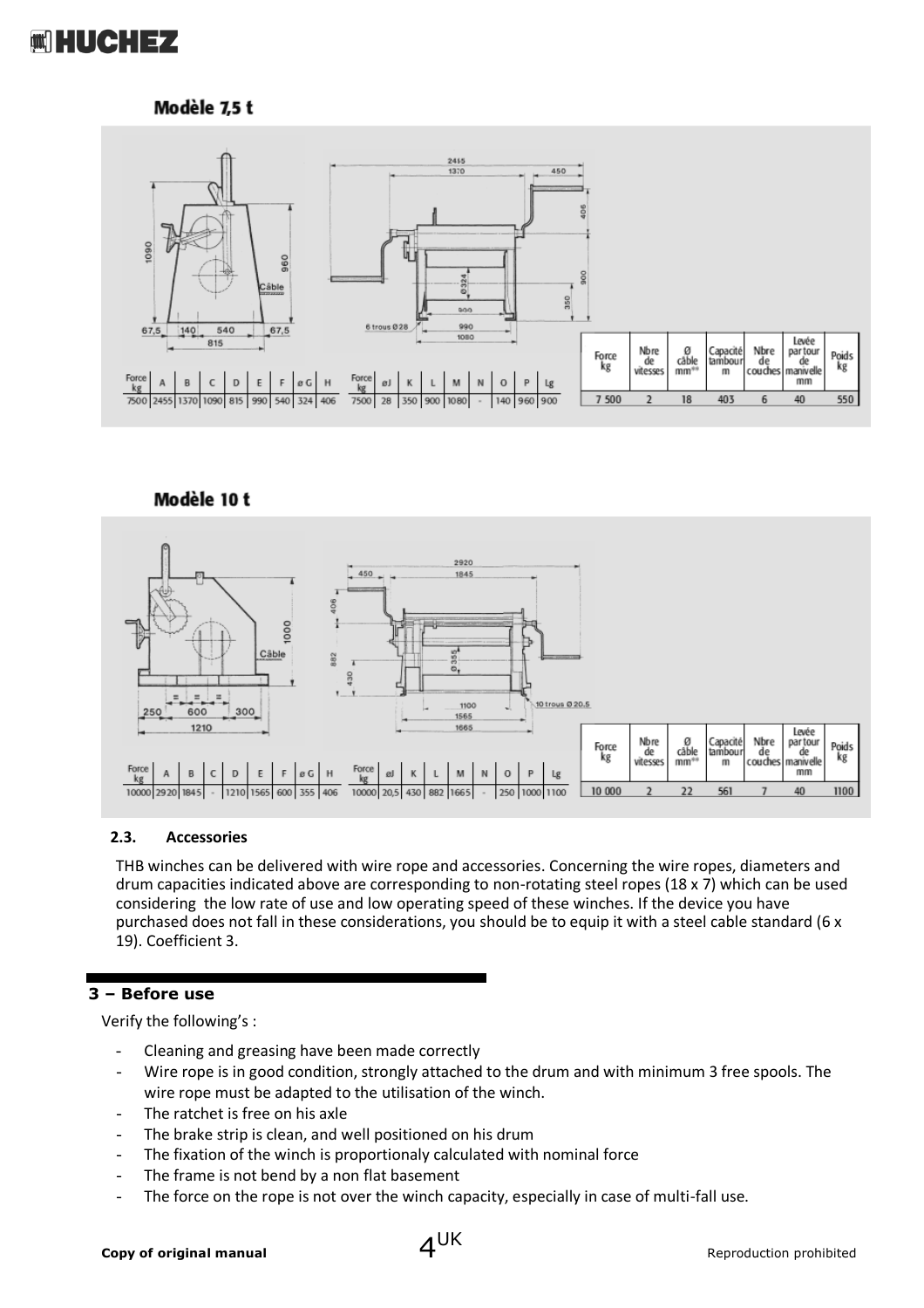

**CHFCK** 

- Men's position on handle : operation must be easy to do, and without risk or to hurt
- Man's position on brake : he must be very stable, and see the load and the operation leader
- The wire rope winding must be correct in order the ratchet keeps the load

CHECK the speed lever and the ratchet position

## **4 – Maintenance –Statutory, compulsory checks by the user**

Regularly and before each use : CHECK THE CONDITION OF THE ROPE, HOOK AND SAFETY CATCH.

If the rope and hook are not supplied with the appliance by the manufacturer, check the rope and hook used guarantee a degree of safety corresponding to coefficient 3.

Periodically check the correct behaviour of the brake : (static texts : rated load + 50%).

A periodic maintenance check is required once a year.

#### CHECK :

- **Gear's condition**
- **Brake efficiency**
- Wire rope wear
- Ratchet deformation
- Play in collars

#### CLEANING-GREASSING

With a stable viscosity grease

- Wire rope on his length ( depending on wire rope type )
- **Gears**
- Ratchet axle

TEST

- **After longtime without service**
- **After major repairing Ratchet axle**
- After intensive or anormal use

## <span id="page-4-0"></span>**5 – Prohibitions for use**

**Before any use, make sure there is no risk of overloading due to : adherence to floor, succion, jamming, etc.**

**You are to be warned against any of the following improper uses or handling operations :**

**It is prohibited to :**

- pull loads exceeding the rated load specified on the plate of the appliance ;
- unwind the drum completely (keep 2 to 3 extra- turns) ;
- $\blacksquare$  pull sideways ;
- swing the load ;